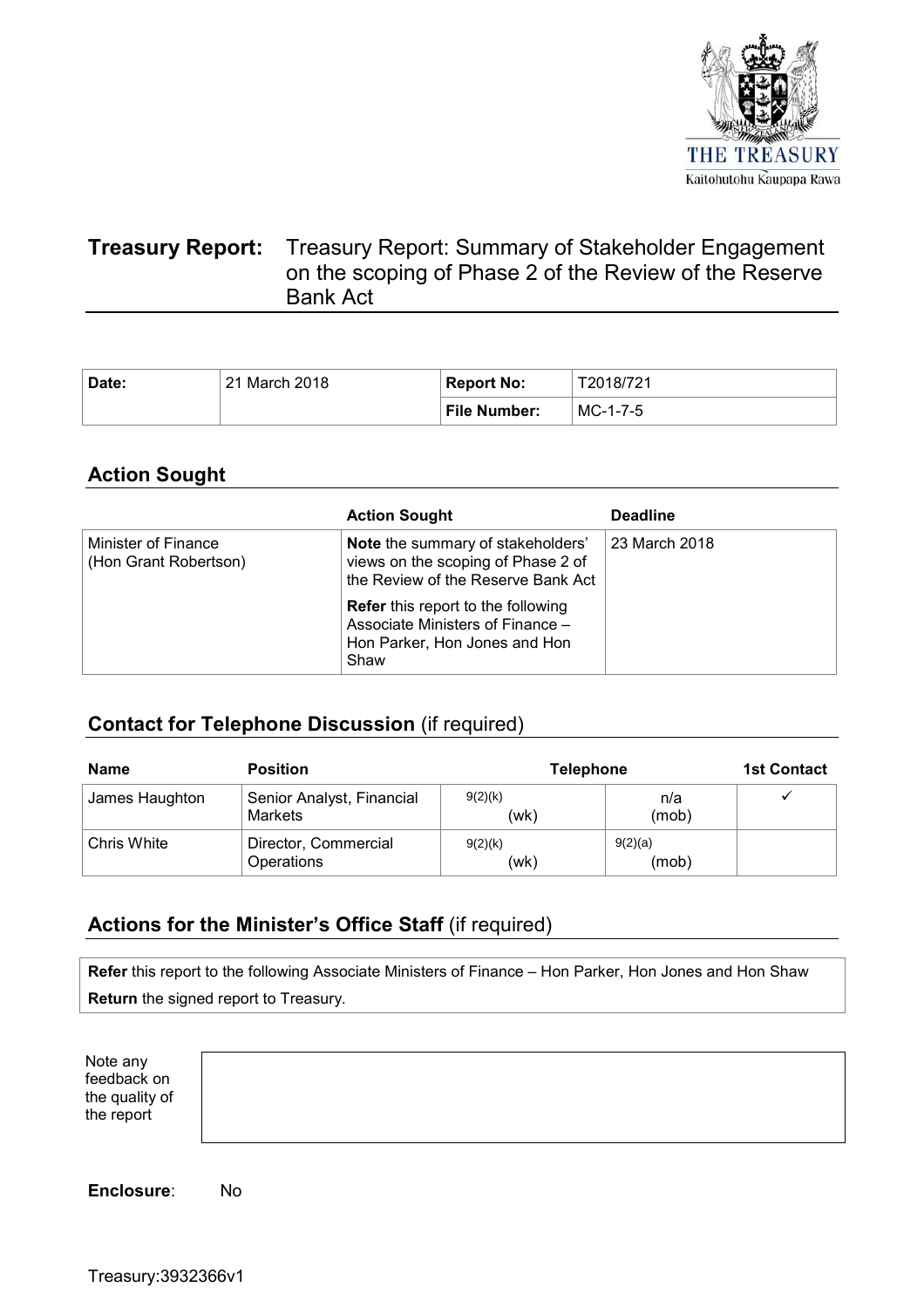# **Treasury Report:** Treasury Report: Summary of Stakeholder Engagement on the scoping of Phase 2 of the Review of the Reserve Bank Act

## Purpose of Report

- 1. This report provides you with a summary of the views emerging from stakeholder engagement on scoping Phase 2 of the Review of the Reserve Bank of New Zealand Act 1989 (the Review) and is intended to help you in making recommendations on the scope of Phase 2 of the Review. This report has been agreed by both Treasury and the Reserve Bank.
- 2. A draft of this report was attached to the Treasury report: Reserve Bank Act Review: Fourth Independent Expert Advisory Panel Meeting March 2018 (refer to T2018/598) and referred to in the Treasury Report: Announcement of Phase 1 of the Review of the Reserve Bank Act 1989 Decisions and the March 2018 PTA (refer to T2018/652). There have been no substantive changes between this final version and the draft previously provided.

## **Background**

- 3. The summary is largely based on stakeholder meetings hosted by the Treasury that were held under "Chatham House Rules" during February and early March. The summary is therefore thematic with no views attributed to any individual or institution. The Reserve Bank participated in meetings not involving regulated industry (such as economists and academics) and a member of the expert panel participated in meetings with regulated industry (such as banks and their advisers).
- 4. Views were sought from a range of stakeholders, including industry, economists, academics and financial consultants. The range of views and focus areas will inevitably be influenced by the degree of interaction with the Reserve Bank and industry experience. This summary of stakeholder feedback makes no attempt to evaluate the views of individual stakeholders.
- 5. 18 written submissions were received on Phase 2 and are listed in the appendix. These submissions are incorporated into this summary and will be published in due course.
- 6. We have grouped the views of stakeholders into the following topics:
	- a Scope of the review
	- b Purpose and objectives
	- c Decision making and governance arrangements
	- d Prudential regulation
	- e The macroprudential framework
	- f Resolutions and crisis management

T2018/721 : Treasury Report: Summary of Stakeholder Engagement on the scoping of Phase 2 of the Review of the Reserve Bank Act Page 2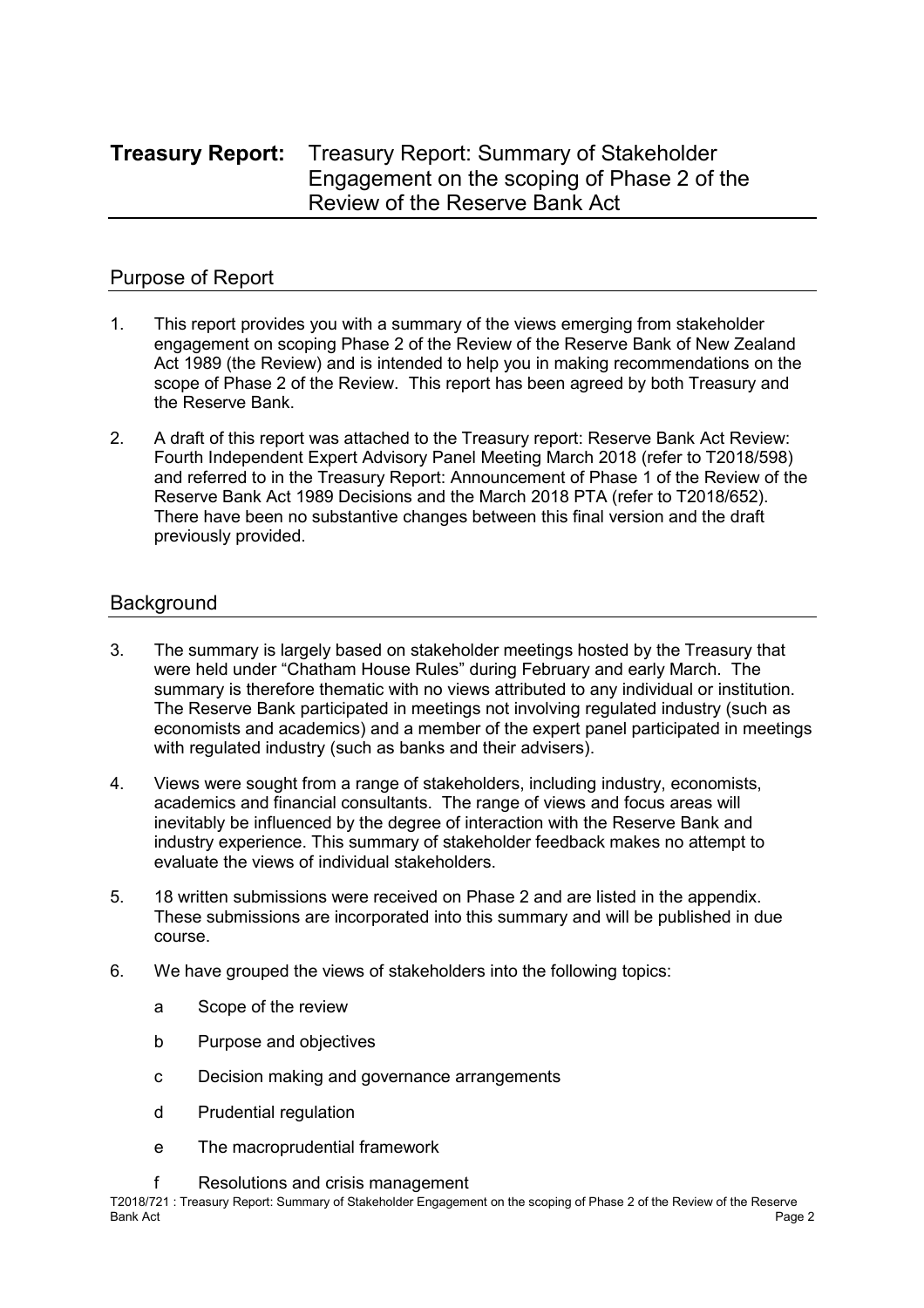- g Supervision
- h Resourcing
- i Relationship with the Australian Prudential Regulation Authority
- j Other issues

### Scope

- 7. Many stakeholders were supportive of a review with a broad scope focusing on financial policy. There was not full consensus on all issues and not every stakeholder raised every issue. However, when the views of stakeholders are aggregated, a picture emerges of a desire for a comprehensive review.
- 8. Many stakeholders focused their comments on specific aspects of financial policy, covering issues such as objectives, decision making and governance, the prudential framework, supervision, crisis management and resourcing.
- 9. While stakeholders expressed a wide range of views, a number of issues that stakeholders raised may inform but do not directly relate to the legislation and could be addressed in other ways. Some of these matters relate to the inter-connected policy mandate, supervisory approach, internal processes and relationships with agencies and industry. Careful thought is required as to which issues should be advanced as part of a legislative package and which could be explored through alternative avenues.
- 10. Many stakeholders emphasised that the context, risks, international practice, roles and responsibilities had changed significantly over the past thirty years. These stakeholders tended to argue that now was a good time to have broad review to assess how well the current Act reflects best practice and addresses the current challenges we face. Some of these stakeholders noted the focus on independence for monetary policy and a disclosure based regime at the time of enactment as opposed to a platform for extensive prudential regulation. Some stakeholders questioned the focus on market-discipline and whether the Open Bank Resolution Policy (which allows for a distressed bank to be kept open for business while placing the cost of a bank failure primarily on the bank's shareholders and creditors (which includes depositors)) was realistic. Many stakeholders thought that bailing in depositors could be problematic for the government although a number acknowledged that the focus for the review should be on protecting depositors and not on bailing out the failing bank
- 11. While there was strong support for a broad based review of financial policy, the majority of stakeholders noted that a broad review would be a very significant task. Some stakeholders noted that decisions had been consciously taken previously to depart from international norms, some of which focused on New Zealand not having deposit insurance. A number of stakeholders cautioned against extensive legislative change and suggested that other instruments could be used to address some of the issues. Others noted that the Reserve Bank had many other functions beyond financial policy and questioned how a review would affect these functions.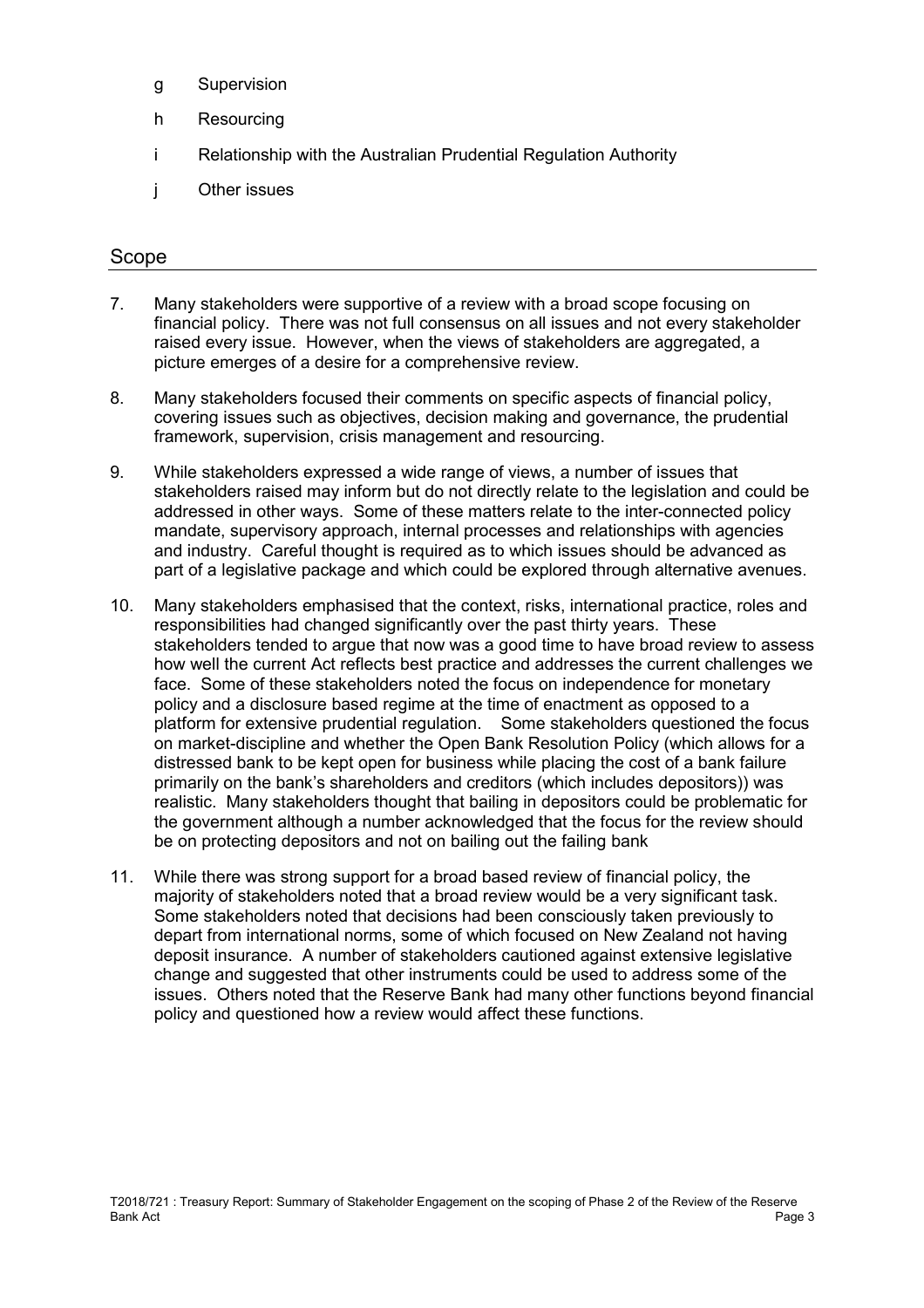12. Some stakeholders noted that they were satisfied with the current framework and supported an incremental approach to the review. These stakeholders thought no clear problem definition had been provided and pointed to the fact that the Reserve Bank had been able to adapt its approach within the current framework. These stakeholders also noted that the regime was fundamentally appropriate and pointed to the fact that New Zealand had come out of the financial crisis relatively unscathed. Further, these stakeholders warned against a broad review, noting the time it would take to undertake such a review, and that it could lead to worse outcomes.

## Purpose and Objectives

13. There was general consensus that clear objectives and purpose is important and strong support for reviewing the objectives and purpose of the Reserve Bank. Many stakeholders argued that clear objectives provide greater clarity of roles, accountability and legitimacy. There was a range of views expressed with some focused on reviewing the objectives and responsibilities and others focused on clarifying the current objectives.

## *Overall objectives and purpose of the Reserve Bank*

- 14. Many stakeholders thought the objectives and purpose of the Reserve Bank should be revisited. Some stakeholders thought greater attention needed to be given to stable economic growth and welfare as the overall objective and focus on the Reserve Bank's contribution to this objective. There was general agreement that the objectives should be linked to what the Reserve Bank can control and influence, and that it would be unreasonable to burden the Reserve Bank with objectives that it has an insufficient ability to control.
- 15. Several stakeholders thought the current objective centred on systemic stability is too narrow and that it was legitimate to consider the interests of depositors and the soundness of individual institutions. Some stakeholders noted that there was disproportionate emphasis by the Reserve Bank on monetary policy and wanted to see equal weight given to financial stability given the enormous costs and distributional effects a crisis involves.
- 16. Several stakeholders emphasised that objectives should be dynamic and should allow flexibility to respond to changing conditions. Most stakeholders cautioned against objectives that are too prescriptive and preferred higher level goals or objectives that the Reserve Bank is responsible for achieving. Given the need for the Reserve Bank to be able to evolve, the objectives need to be flexible enough to allow this.
- 17. Some stakeholders thought the objectives were set at an appropriate level and if they are added to it would create complexity, blur accountability and potentially undermine the Reserve Bank's independence.

## *Lack of clarity*

18. Many stakeholders thought the current objectives needed further clarity. Some highlighted the balance between soundness and efficiency and expressed a view that there is a disproportionate focus on soundness.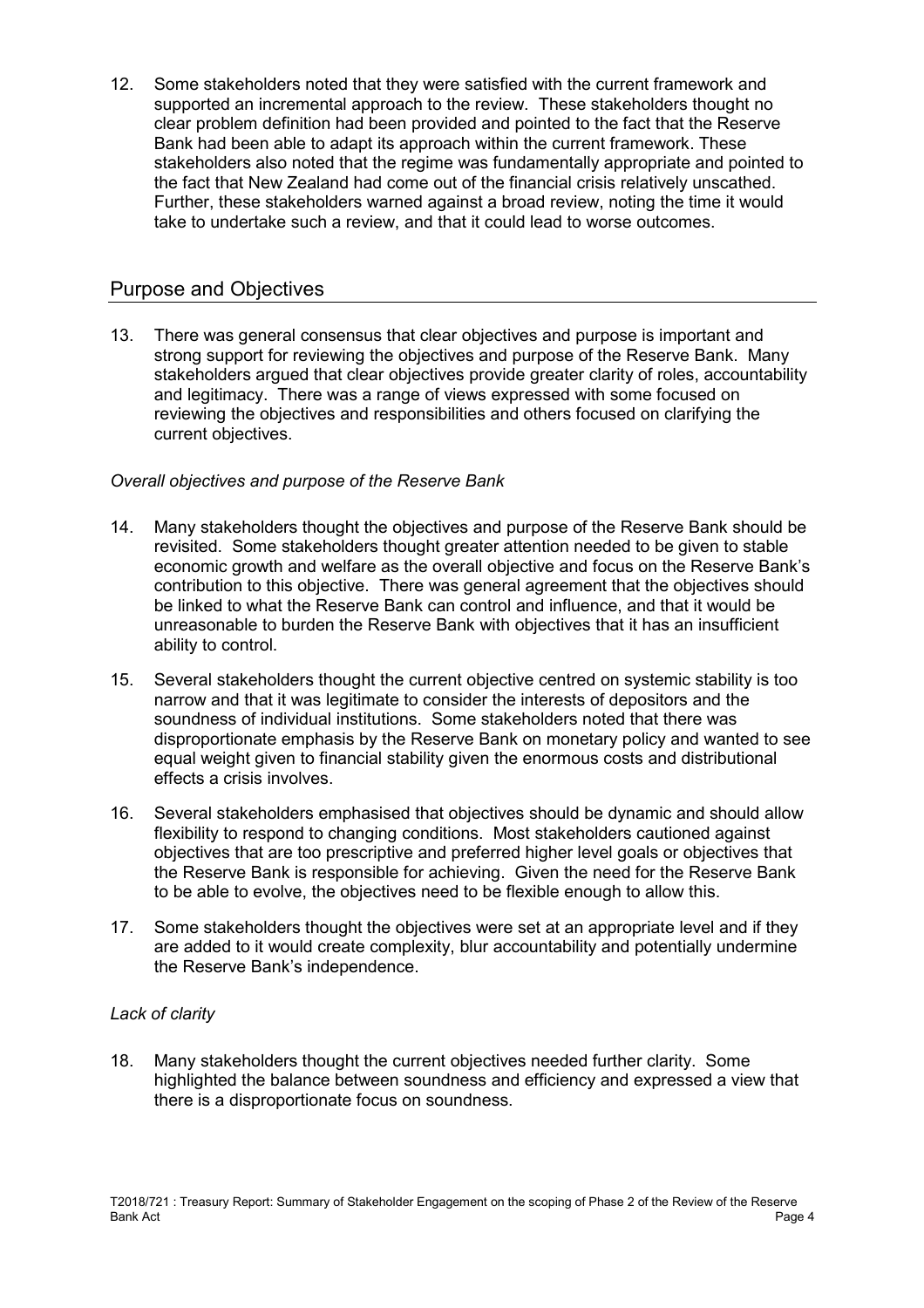19. A number of stakeholders noted that the current objectives of soundness and efficiency were broad and argued for greater clarity on how performance against the objectives is assessed. A number of stakeholders noted the reach of prudential regulation encompassed multiple objectives and that there was potential for conflict across objectives and other policy areas. Some stakeholders thought greater clarity was needed around overlapping policy areas and responsibilities. They suggested tools that could assist such as secondary objectives, legislative principles, government policy statements and policy target arrangements.

#### *Depositor objectives*

- 20. There was strong support for reviewing how the Reserve Bank considers the interests of depositors. Some stakeholders questioned whether the current supervisory structure, which has developed out of the objectives of the Act, focused too much on the soundness of the financial system and not sufficiently enough on looking after depositors. Several stakeholders thought depositors should be at the heart of the framework given their critical importance to bank viability. Several stakeholders queried whether the Reserve Bank had a sufficient mandate to consider depositors under the Act and noted the contrasting position in Australia.
- 21. A number of stakeholders pointed to political reality and that in a crisis politicians would want to protect depositors and suggested that introducing some form of depositor protection should be considered.

## Decision making and governance

22. Many stakeholders had views on decision making and governance of the Reserve Bank, suggesting that this area should be a priority for review. There was not consensus on all issues and not every stakeholder raised every issue. However, there was some overlap in the range of issues expressed and a general consensus that governance and decision making around prudential regulation should be reviewed.

#### *The board, accountability and process*

- 23. Most stakeholders thought the current arrangements with the Reserve Bank Board (the Board) was unusual and a number argued that it did not provide an effective accountability framework. They expressed a range of views on this topic including:
	- a A number of stakeholders argued that the Board should have a clear mandate and objectives covering all the Reserve Bank's primary functions and strategy.
	- b Other stakeholders emphasised that the Board only had a monitoring role and thought the Board did not provide sufficient challenge to the decisions of the Governor. They thought that the Board should have a genuine governance role and scrutinise the actions of decision makers. These stakeholders argued the Board should function more like a typical company board with cascading delegations from the board to the executive.
	- c Some stakeholders argued that the skills and expertise of the Board needed to be reassessed to ensure it covered the Reserve Bank's main functions and could provide the challenge role required.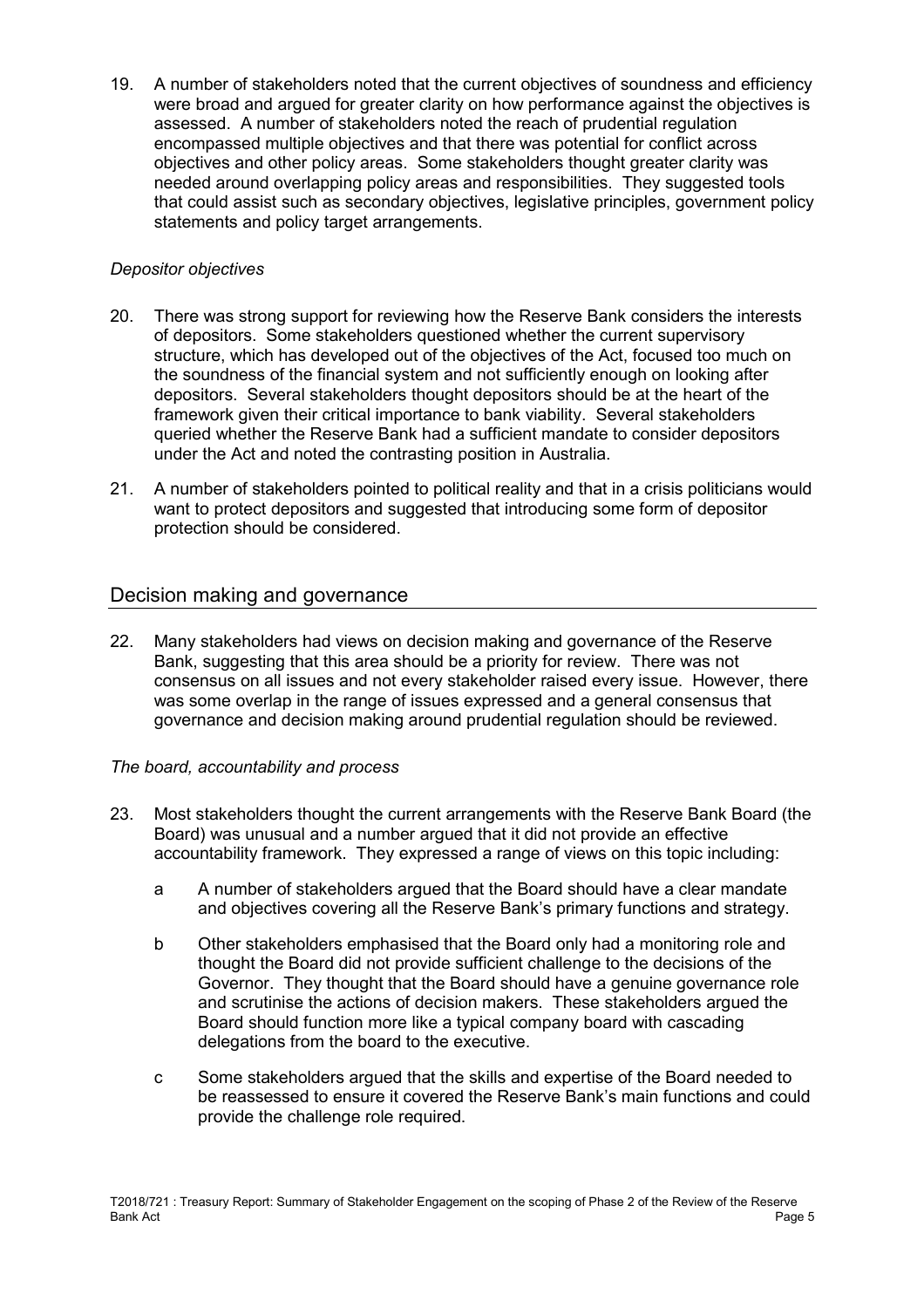- d Several stakeholders argued that alternative governance and accountability models should be considered. The Financial Markets Authority, the Commerce Commission, the Australian Prudential Regulation Authority (APRA) and the Prudential Regulation Authority (the PRA) in the UK were noted as examples.
- 24. A number of stakeholders thought that the Board arrangements could be improved but questioned the focus on the governance arrangements alone. Several stakeholders expressed concerns about the line between governance and management being blurred and noted that the Board is not intended to be a decision maker. Other stakeholders argued that the Board should not be looked at in isolation from the whole decision making and accountability framework. One stakeholder argued that a number of departments and agencies effectively operate under a single decision maker model with no formal governance arrangements.
- 25. A few stakeholders noted that where an agency is responsible for both policy and review there can be accountability problems. These stakeholders argued that the Reserve Bank should not have administrative responsibilities for any legislation that confers powers on the Reserve Bank on the basis there may be an inherent conflict of interest.
- 26. However, several stakeholder thought the current governance arrangements were largely fit for purpose and that caution should be applied when looking at this area as they considered that there was not a problem to be addressed.

#### *The independence of the Reserve Bank and the role of the Minister of Finance*

- 27. Many stakeholders argued the case for independence in monetary policy was well made but less clear in financial policy. These stakeholders tended to raise concerns about the reach of financial regulation and distributional effects. Many stakeholders thought that the Reserve Bank should be operationally independent for prudential regulation but that there is also a role for government in setting the objectives and policy direction. In general, there was no consensus on what operational independence looks like outside of monetary policy. These stakeholders expressed a range of views including the following:
	- a Some stakeholders supported reviewing the roles and responsibilities between the Minister of Finance and the Reserve Bank. They typically emphasised the need for clarity and transparency of process.
	- b Most stakeholders agreed that the Minister should not be involved in operational decisions or decisions on individual regulated entities. A few stakeholders thought the Government should be involved in decisions about the setting of the rules but not in the enforcement of the rules. However, others raised concerns about politicising financial stability issues and supported the Reserve Bank's independence in rule making, noting that an institution with a longer term view should be undertaking this policy making process with suitable accountability and transparency under the Act.
	- c A few stakeholders argued that the Minister should be involved in matters involving higher level policy or direction decisions and matters relevant to the Ministerial Portfolio (such as fiscal or systemic risk). A couple of stakeholders noted the Reserve Bank's discretion in crisis management had led to policies such as the outsourcing policy and Open Bank Resolution. They argued that these decisions needed Ministerial involvement because they involved judgments about how to best protect New Zealand's financial system.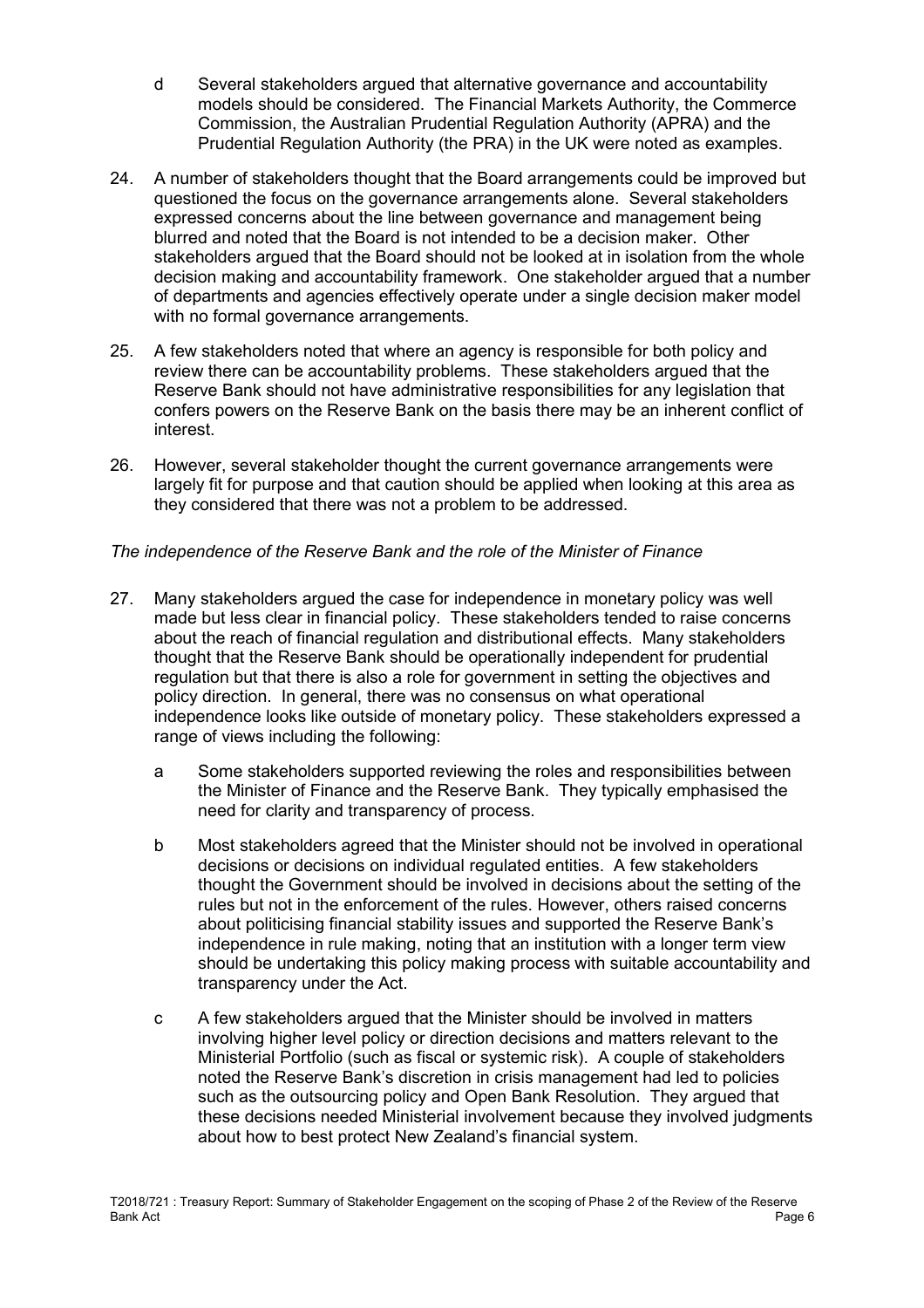d There was debate about the appropriate mechanism for government involvement but no consensus. Stakeholders noted tools such as a policy targets agreement, government policy statement, memorandum of understanding, statement of intent and direction powers as examples. A number of stakeholders thought the existing framework provided sufficient scope for government involvement. While some stakeholders noted that the Government already had the ability to use section 68B to issue a government policy statement with which the Reserve Bank must have regard to, one stakeholder noted the section 68B powers of direction were more of a "nuclear option" that would never really be used in practice. However, another stakeholder said that because section 68B had not been used that it may be perceived as a "nuclear option" even though in essence it is not.

#### *Separation*

- 28. A number of stakeholders suggested exploring separating out the responsibility for monetary policy from prudential policy and supervision. Although these stakeholders agreed that the question of separation should be part of the review, there were mixed views about the merits of separation.
- 29. Some stakeholders favoured structural separation and argued that it would result in a culture of better decision making and create a platform for change. Several of these stakeholders thought the question of separation is fundamental to the review and noted other advanced countries had moved in this direction. These stakeholders tended to emphasise factors such as the different skill sets required, role clarity and mandate, and practical issues such as resourcing in support of their position.
- 30. Some stakeholders were either against separation or not convinced on the merits of separation. Those stakeholders focused on the synergies of the skills and knowledge required for monetary and financial policy and to argue that separation would not only be disruptive and extremely costly, but it would not necessarily lead to better outcomes. Some of these stakeholders pointed to the experience in the United Kingdom throughout the global financial crisis (GFC) as an example and noted that the Prudential Regulation Authority has been brought back into the Bank of England following the GFC. Others voiced concerns about fragmentation and co-ordination failures.

## *Committees*

- 31. There was general support for a committee decision making model although a number of stakeholders did not have strong views. Those in favour tended to point to the greater diversity of skills and expertise as being beneficial. There was also general agreement that introducing a committee would introduce additional complexity and that a committee framework would need to be carefully considered. These stakeholders noted the complexities involved in setting up a committee including skills and expertise, conflicts of interest, resourcing and mandate. A number of stakeholders emphasised the importance of clear objectives and a clear decision making mandate.
- 32. A number of stakeholders were not convinced of the need for separate macro and micro-prudential committees.
- 33. However, some stakeholders were not supportive of a committee structure and thought the single decision maker model worked well. These stakeholders pointed to a lack of problem definition and the complexities involved in setting up a committee. These stakeholders argued that if a committee structure was chosen, the design would need careful consideration, including skills and expertise, internal versus external representation, conflicts of interest and accountability arrangements.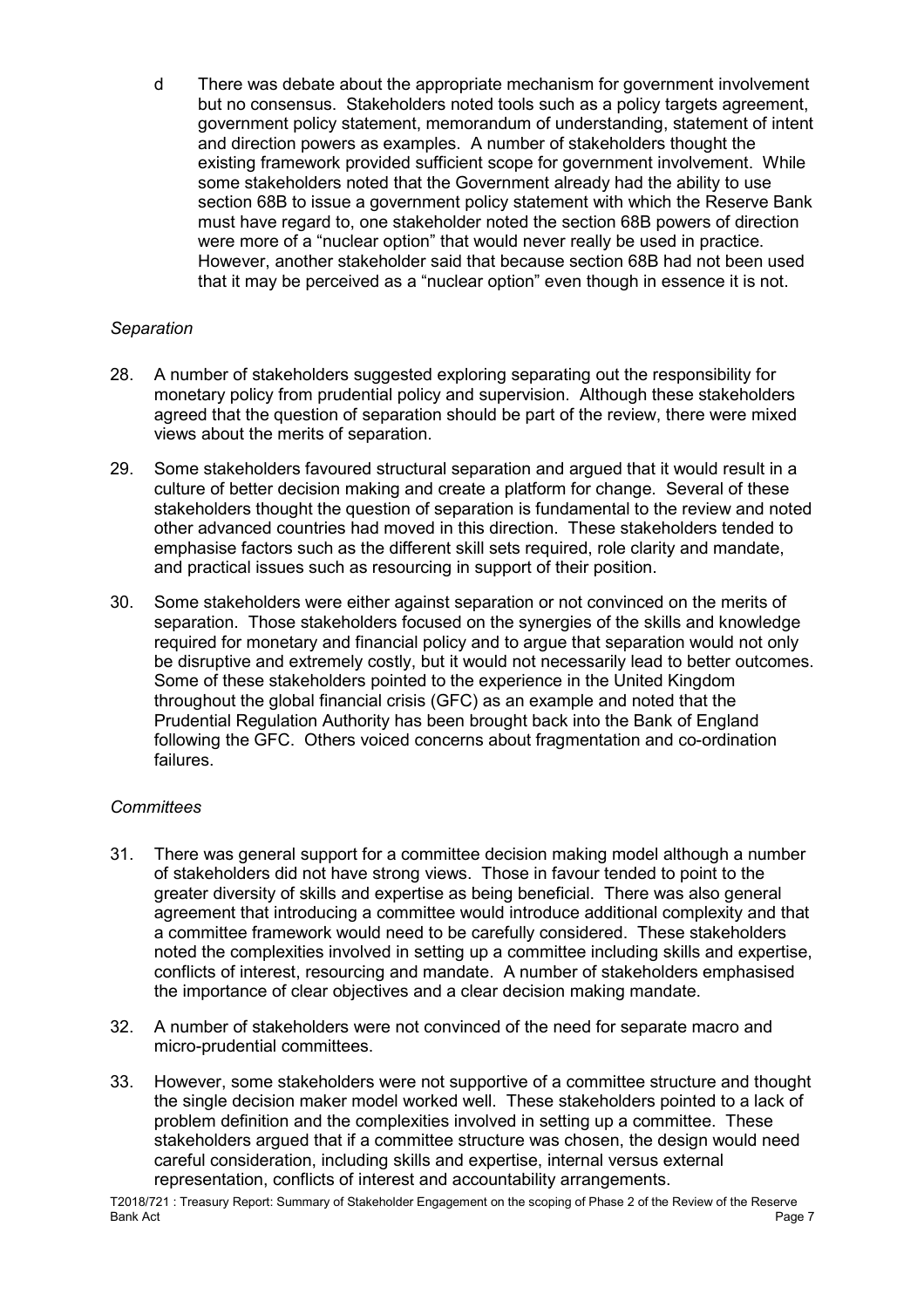#### *Co-ordination*

- 34. Some stakeholders noted the connections between monetary, fiscal and prudential policy and thought that decision making in these areas needed to be better coordinated. A few stakeholders suggested that there is a monetary policy and fiscal policy disconnect, in part because they considered that the framing of the Act is around monetary policy.
- 35. A few stakeholders thought there could be better co-ordination and co-operation among agencies.

## Prudential regulation

- 36. Many stakeholders had views on prudential regulation and a number supported a comprehensive review of the regime. Some of these stakeholders noted the change in the last 30 years in terms of powers, risks and international practice as forming a case for a comprehensive review. However, there was not full consensus on all issues and not every stakeholder raised every issue, but there was some overlap in the range of issues expressed. One stakeholder summarised the key questions as:
	- a What is the appropriate framework to use?
	- b What sort of process should the Act provide for introducing new conditions and amending existing conditions?
	- c What are the appropriate review and accountability mechanisms?
	- d What is the appropriate level of government input?

#### *Choice of framework*

- 37. Some stakeholders questioned whether the conditions of registration model was the best basis for regulating banks. A few of these stakeholders wanted clarification of the relationship between the conditions of registration and the banking handbook. A few stakeholders noted that conditions of registration are administrative instruments and subject to limited regulatory oversight (for example, scrutiny by the regulations review committee).
- 38. A few stakeholders were critical of the conditions themselves. These stakeholders tended to note that conditions were often unclear, there were no materiality thresholds and limited guidance was provided. Issues noted included the following:
	- a Unclear conditions put directors in an awkward position given they need to attest to the correctness of all information disclosed.
	- b The need for materiality thresholds. The lack of materiality thresholds means that every breach must be disclosed even if it is minor. This takes up a lot of time and is inefficient.
	- c There is limited guidance on conditions and the regulator takes a hands-off approach to engagement with industry.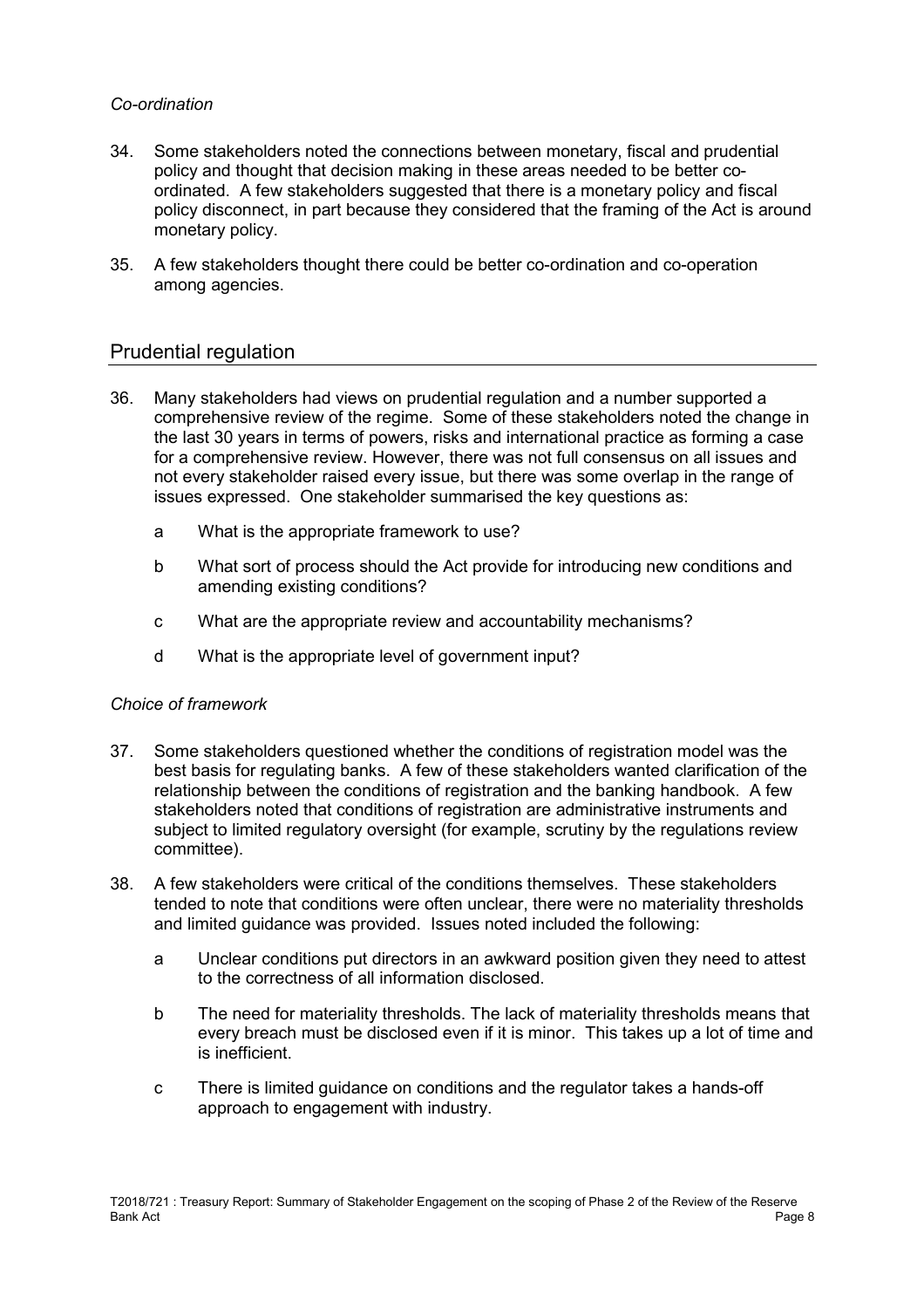39. Suggestions for improving the regime included having standard conditions and including these in secondary legislation, introducing materiality thresholds, proportional fines or penalties, better use of other regulatory tools, further guidance and engagement with industry and drafting by the Parliamentary Counsel Office.

#### *Regulatory process*

- 40. Some stakeholders felt that engagement and consultation processes were not adequate. A number were unclear on how feedback is treated. A small number thought that decisions were already pre-determined.
- 41. Some stakeholders were of the view that a lack of suitable skills and expertise is impacting the Reserve Bank's ability to conduct an effective regulatory process. This was related to more general concerns about the adequacy of resourcing discussed at paragraphs 73 and 74 below.
- 42. A number of stakeholders suggested that the impacts and costs of regulation were not sufficiently considered. The outsourcing requirements were identified as an example.

#### *Review and accountability mechanisms*

- 43. A number of stakeholders felt that the Reserve Bank had too much discretion and that there is limited ability to appeal decisions. The ability to judicially review decisions was not seen as a realistic option for regulated industry. A number of stakeholders noted that judicial review had never been used, suggesting that it is not an effective appeal mechanism.
- 44. There was no firm view on the type of review process that should be in place. Most stakeholders engaging on the topic did not support appeals for standard conditions but thought non-standard conditions should have an appeals process. Better drafting, guidance, regulatory impact analysis, consultation and engagement would also assist with accountability issues.

#### *Level of government input*

45. See comments at paragraph 27 above on the independence of the Reserve Bank and the role of the Minister of Finance.

#### *The disclosure based model*

- 46. A number of stakeholders had views on the disclosure based model underpinning prudential regulation. These views included:
	- a Some stakeholders were sceptical about the emphasis on disclosure as being an effective mechanism for market discipline. A few stakeholders argued there is a misplaced focus on market discipline when it came to depositors as they may not be well placed to appropriately exercise this. One stakeholder noted that debt instruments are unresponsive to price signals so these may not incentivise market discipline because many market participants consider there to be an implicit government guarantee of the large banks.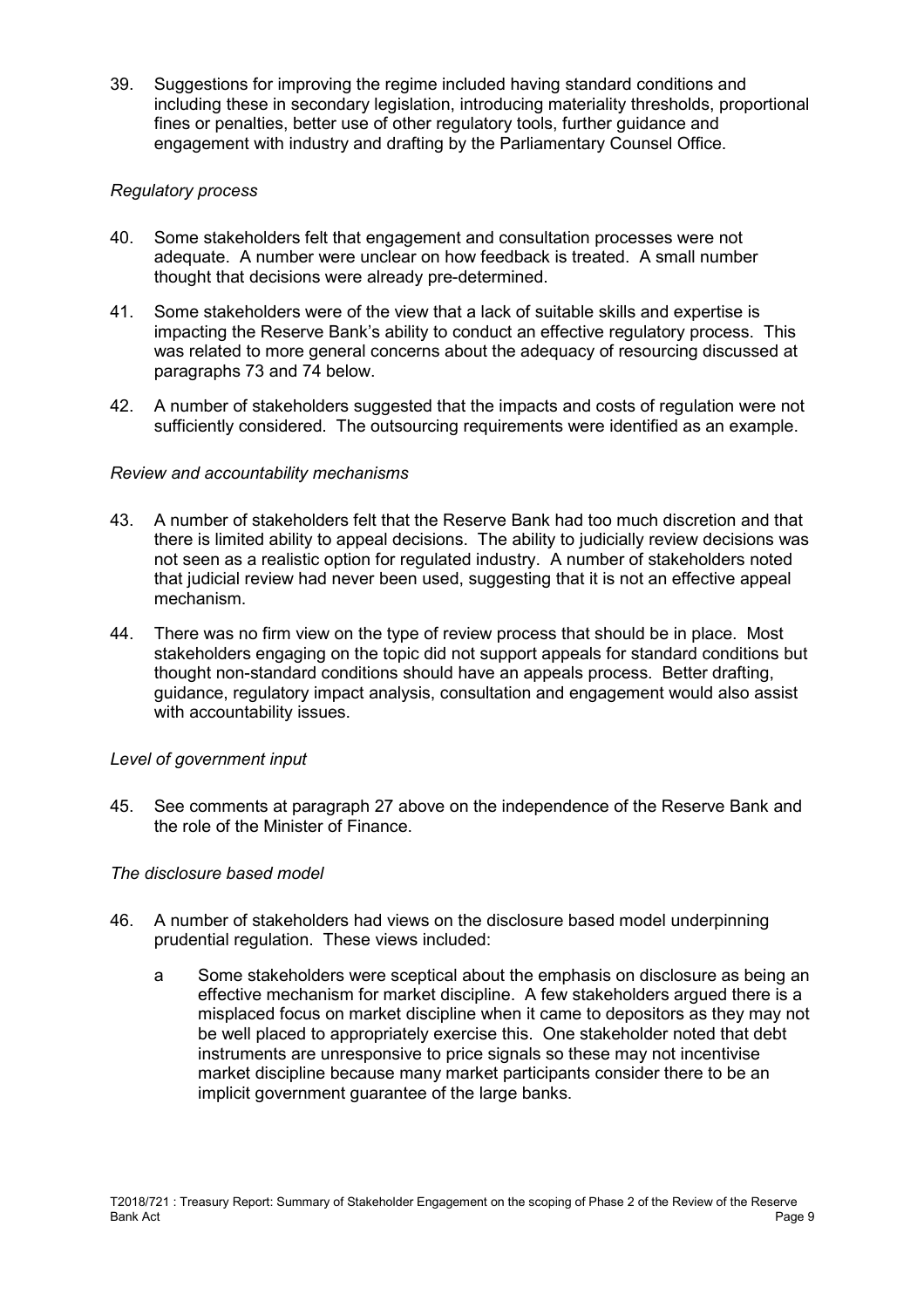b Others suggested that disclosure is a very effective mechanism for imposing selfdiscipline on directors and encouraged further and better targeted disclosure. Some stakeholders were supportive of disclosure but noted that it is more effective when raising money from the wholesale market.

## **Macroprudential**

47. There was general recognition by most stakeholders that macroprudential policy is a useful tool to deal with some risks to financial stability. Views expressed by stakeholders tended to focus on the objectives and legitimacy, and the policy process.

## *Objectives and legitimacy*

- 48. A number of stakeholders thought that greater transparency is needed on what the policy is being used for and its distributional effects. These stakeholders tended to note overlap between monetary, macroprudential and other government policy. A number of stakeholders noted the distributional effects of macroprudential policy and suggested there was a clear role for the Minister of Finance here. These stakeholders argued for a clearer delineation of powers and responsibilities between the Reserve Bank and the Minister of Finance, together with a mechanism for tackling tensions between competing policy objectives.
- 49. Several stakeholders suggested that the status of macroprudential policy as distinct from prudential policy more generally is not clear. They argued for (1) greater transparency on what is distinct about macroprudential policy, (2) clarity on the coordination between macro-prudential and other prudential policy and (3) analysis of the implications that arise from addressing these aspects. A few stakeholders noted the Memorandum of Understanding had no statutory basis and therefore raised issues about the legality of the policy.
- 50. A few stakeholders debated the efficacy of the macroprudential tools available and suggested there could be a case for clearer objectives or outcomes linked to macroprudential policy.

#### *Policy process*

51. A number of stakeholders identified issues with the process of implementing macroprudential policy. Some of these stakeholders argued for implementation criteria so that the market had more certainty on when macroprudential tools would be deployed and withdrawn. Some stakeholders wanted to see more analysis of the effectiveness of the tools and what other alternatives are available to deal with the risks identified. Other stakeholders wanted more consultation and engagement.

## Resolution and Crisis Management

52. There was extensive engagement on this topic and some stakeholders thought the whole resolution regime needed to be reviewed. As a general comment, stakeholders tended to suggest that the resolution regime is grounded in theory but that some options may not be workable practically or politically palatable. They argued that there needs to be consideration of other options for resolution and a broader discussion on the objectives of the crisis management framework.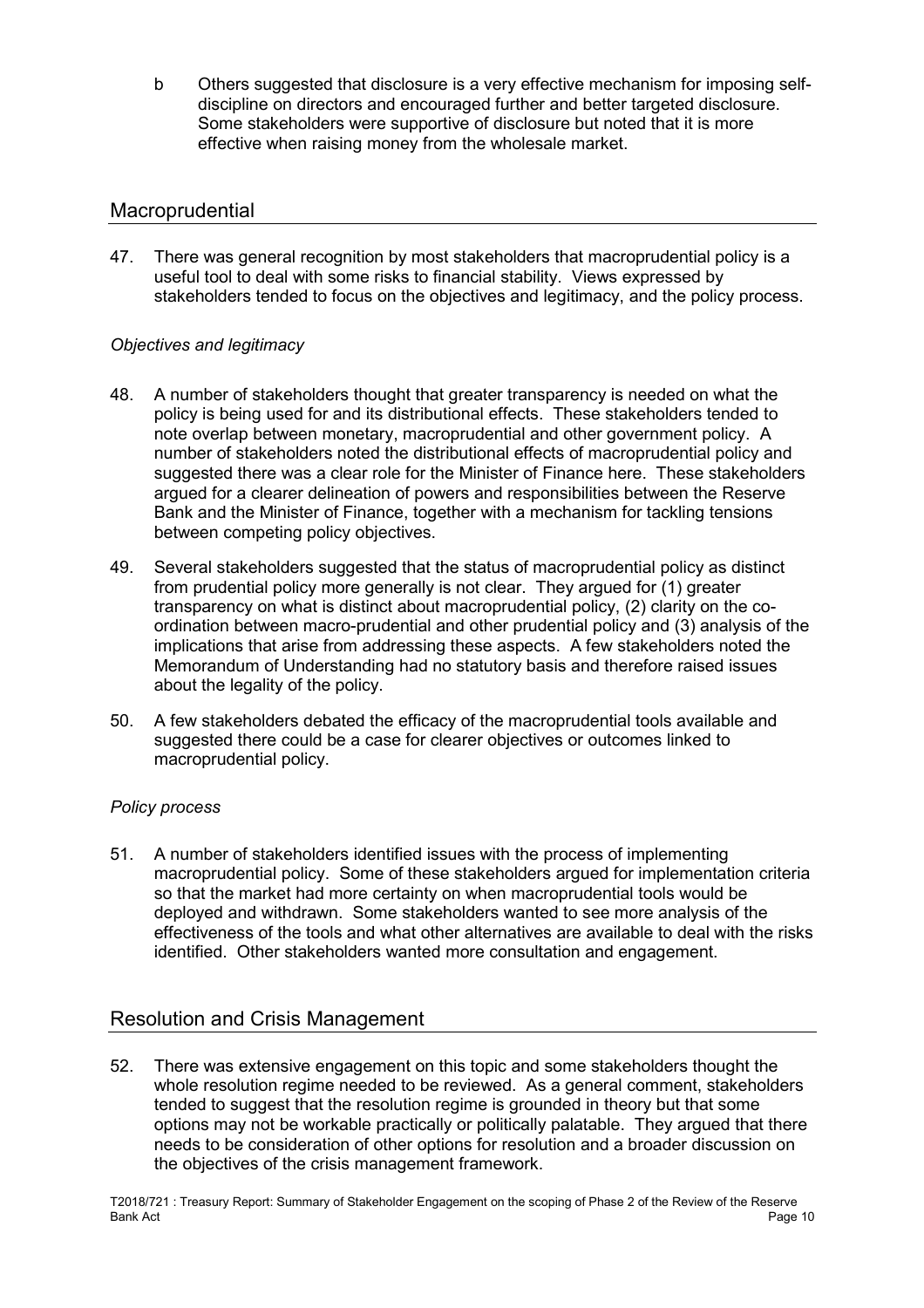#### *Crisis management and Open Bank Resolution (OBR)*

- 53. A number of stakeholders argued for greater recognition of government's role in the crisis management regime and questioned the premise of the current regime.
	- a Some stakeholders thought the government should be responsible or have a role in setting the policy direction for crisis management having regard to the fiscal implications and distributional impacts arising from failure. These stakeholders tended to emphasise the complexities, political realities and the judgment required.
	- b Some stakeholders noted the overlapping mandates of different agencies and wanted to see greater clarity on roles and responsibilities for crisis governance.
	- c Some stakeholders noted that the crisis management framework is premised on the assumption that systemic banks can fail but questioned whether the government would actually let a systemic bank fail in practice. A few stakeholders argued that the asset and liability profile of the big banks is very similar so if one bank fails the others are likely to follow. A few stakeholders suggested that the market considers there to be an implicit guarantee in place for the banks.
	- d A few stakeholders argued that the government needs to be very clear that it is not in the business of bailing out banks. Any crisis management regime needs to be clear about this.
- 54. Many stakeholders thought the crisis management regime had significant limitations. OBR in particular was highlighted as a policy that lacks legitimacy, will not work in practice and is insufficient as a standalone tool. The lack of attention to depositors was also highlighted. A number of stakeholders suggested that the risks and implications of the crisis management regime needed rigorous analysis and that not all options had been considered. Some stakeholders thought the current crisis management regime is having a detrimental effect on the New Zealand banks' relationship with their Australian parents and suggested more could be done to co-operate and work with the Australian authorities despite the political constraints.
- 55. Several stakeholders cautioned against making the regime too prescriptive given that a crisis is hard to predict. Any regime needed to be dynamic, provide clarity on roles and responsibilities, and empower agencies to act.
- 56. A number of participants emphasised the importance of doing the analysis and implementation in advance during a time of stability. A couple of stakeholders noted the deposit guarantee scheme implemented during the GFC as an example of a scheme that was not well thought through and involved undue loss. There was general agreement on looking at international norms and best practice to inform New Zealand's approach.

#### *Depositor protection*

57. A majority of stakeholders raised the interests of depositors and a number of these stakeholders raised the merits of a depositor protection regime. Most stakeholders that engaged on depositor protection supported it being included in the review. A number of stakeholders considered that depositor interests were not sufficiently addressed under the current regime and that depositor protection could assist. These stakeholders tended to argue that the current system placed undue weight on disclosure and the avoidance of moral hazard.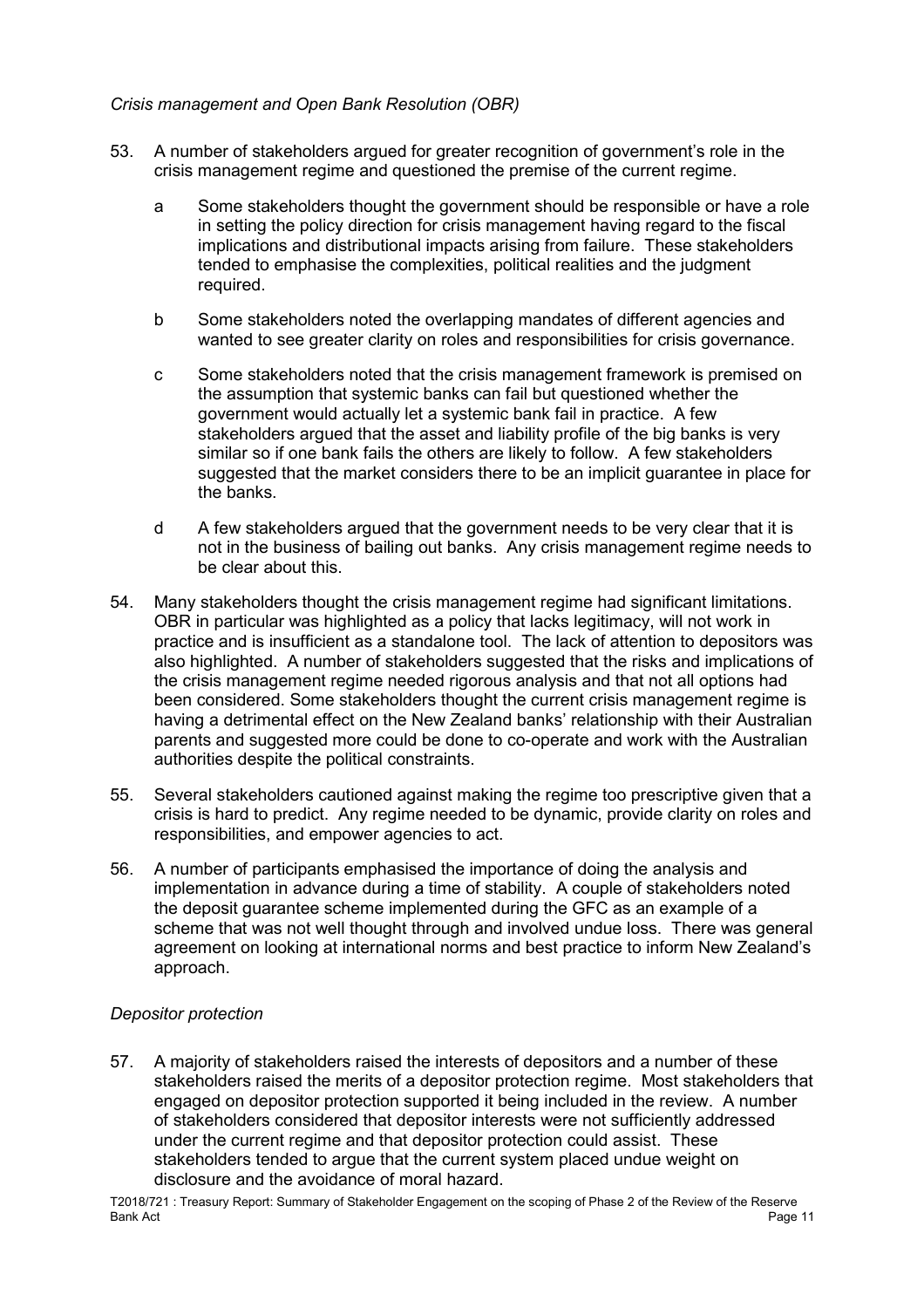- 58. While there was support for reviewing the merits of depositor protection, most stakeholders tended to note the complexities and costs involved with depositor protection and suggested the design would need to be carefully considered. As an example, a number of stakeholders noted that depositor insurance would be expensive. Pre and post funding models were discussed with no consensus. Two stakeholders supported pre-funding but noted the costs involved. The Australian post funding model was discussed but one stakeholder said that the depositor creditor preference meant it is very unlikely the insurance would ever be called upon.
- 59. Some stakeholders emphasised the importance of being clear about the problem that depositor protection is addressing (avoiding depositor runs for example). Several stakeholders argued that depositor protection could work alongside OBR and suggested that the review should consider fixing the de minimis amount under OBR to provide greater certainty and possibly to provide an alternative to full depositor insurance. A few stakeholders argued that any scheme would need to be clear that it is directed at depositors not institutions which should be able to fail if they get into distress – they were clear that banks should be allowed to fail.
- 60. One stakeholder was not supportive of depositor insurance on the basis the depositors can manage risk and depositor insurance erodes self-discipline.

## Supervision

61. Many stakeholders had views on the Reserve Bank's supervisory approach and supported it being reviewed. There was debate about the appropriate level of supervision with no clear consensus. Discussion tended to focus on the balance between market and regulatory discipline, accepting that some risk needed to stay with the sector. Many stakeholders thought the supervisory functions of the Reserve Bank are insufficiently resourced.

#### *Supervisory approach*

- 62. Stakeholders' views were very mixed, with some starting from a premise that more intensive supervision is required, others that a low-intensity framework is fundamentally appropriate, with directors and the market having primary responsibility for risk. Thus, although there may be appetite for change, the suggestions for the direction of change are often mutually incompatible.
- 63. Stakeholders typically agreed there were legitimate choices on supervisory approach which depended on the objectives and responsibilities of the regulator. One stakeholder described a spectrum with a typical regulator making rules and assessing compliance at one end and a risk manager applying judgment on the risks organisations face at the other. Several stakeholders argued that it is not the Reserve Bank's role to cover all risk – this is primarily a job for the institutions. The question is ultimately about risk appetite and the balance between market and regulatory discipline. One stakeholder noted alternative risk mitigation strategies, such as high capital requirements, which shift risk onto the sector.
- 64. Several stakeholders acknowledged that the Minister of Finance had some role in influencing the supervisory approach taken by the Reserve Bank, though there was not extensive discussion on what the mechanism could be. Some stakeholders argued that it was not appropriate for the Act to prescribe the supervisory approach and that the objectives or principles of the Act will influence this.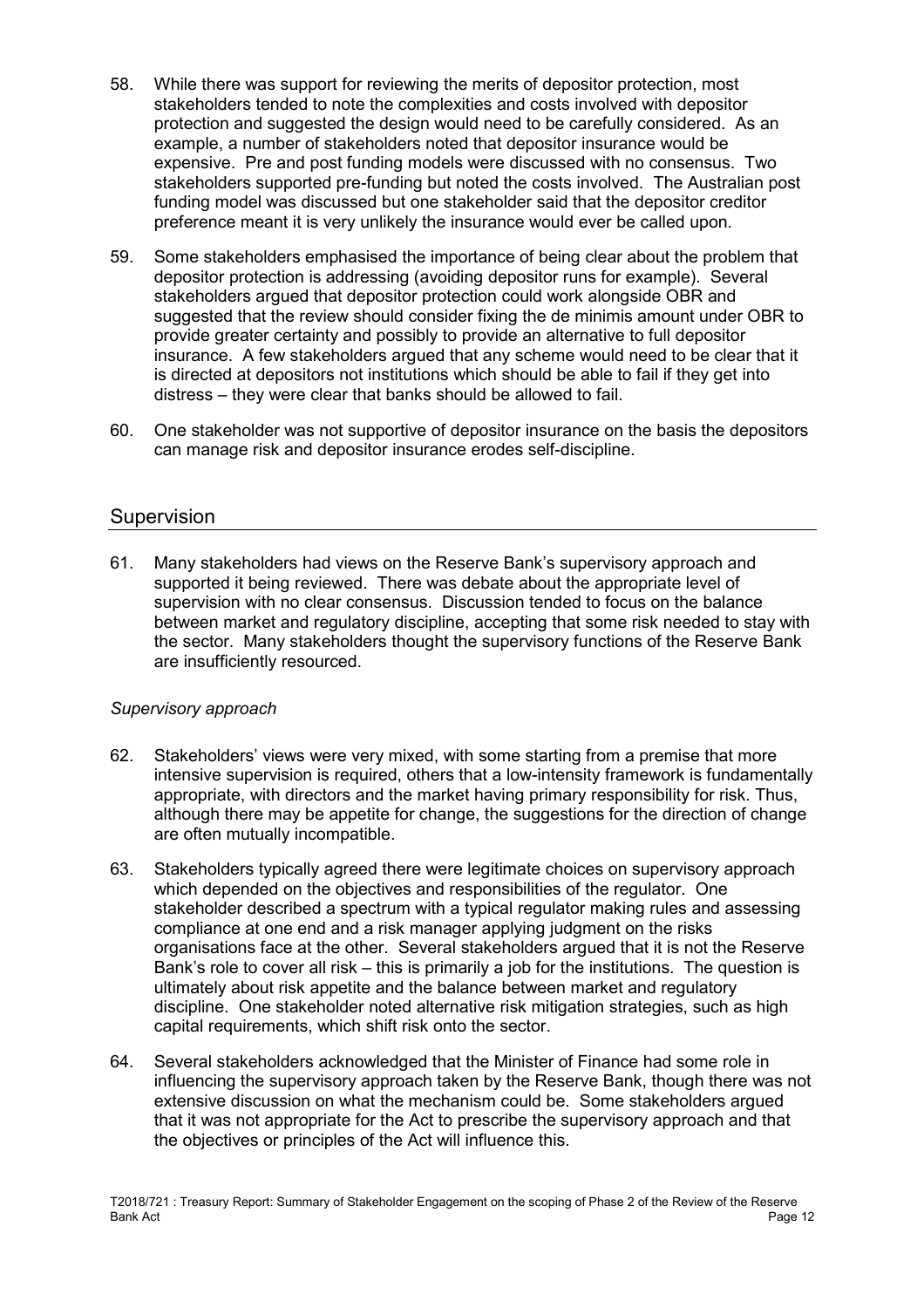- 65. Many stakeholders were sceptical of some of the IMF's recommendations on supervision contained in its most recent Financial Sector Assessment Program for New Zealand (FSAP). Some of the views expressed included:
	- a The IMF focus on numbers and headcounts but the quality of resource is more important.
	- b Regulatory inspectors could not do a better job of risk identification than the institution itself.
	- c The idea that more intensive supervision will result in better risk identification is misplaced. One stakeholder pointed to some recent financial disasters that were completely missed by auditors who had gone over company books with a fine tooth comb. They argued that if the auditors can miss the risks it is doubtful a regulator will pick them up.
	- d The costs and resourcing implications for a more intensive supervisory approach would be significant.
- 66. Several stakeholders wanted the FSAP recommendations on supervision (and more generally) considered as part of phase 2. These stakeholders tended to argue that the Reserve Bank's approach is out of step with international norms and supported more active supervision. Some of these stakeholders suggested that more active supervision is required because of the limitations associated with the disclosure model. A few stakeholders had strongly held views that the approach to supervision is weak and compromised the regulator's ability to perform its role. However, some stakeholders thought the existing supervisory approach is appropriate.
- 67. Many stakeholders emphasised the uniqueness of New Zealand's banking sector, highlighting concentration, current Australian ownership and the relationship with APRA. These stakeholders typically recognised the value of international norms and best practice but stressed that different approaches can make sense when they relate to differences in the New Zealand market.
- 68. Several stakeholders wanted to develop more sophisticated approaches for their internal models for capital to address risk but thought that there were limited incentives due to a lack of resourcing available at the regulator to approve new models.

#### *Resourcing for prudential supervision*

- 69. Many stakeholders thought the supervisory functions of the Reserve Bank to be insufficiently resourced. Some of these stakeholders thought that a lack of resources is driving the approach to supervision and regulation as opposed to risk identification and mitigation. The views expressed on resourcing are covered in the section on Resourcing below.
- 70. A number stakeholders were open to the idea of more supervision. However, some stakeholders caveated their response by saying that there needed to be a change in culture and approach, and that resourcing issues needed to be dealt with, before they would support more supervision.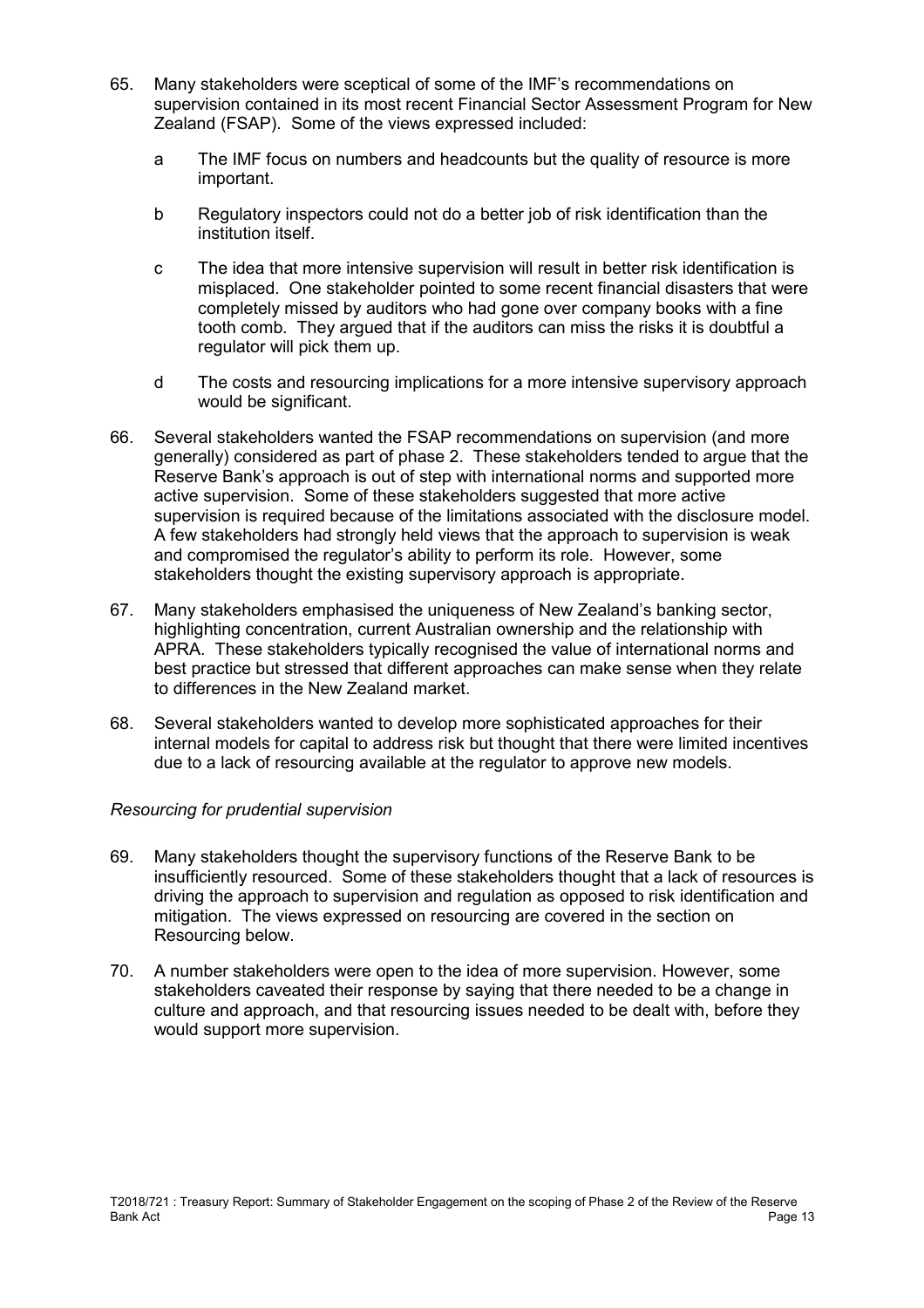- 71. Several stakeholders thought there is considerable scope to co-ordinate better with APRA and to leverage off APRA's approach. They noted that approximately 87% of the New Zealand banking system is monitored by APRA in the course of their oversight of the big-4 banking groups. In this context there is scope for harmonisation of regulatory requirements and standards, opportunities to leverage off APRA's more intensive on-site supervisory approach and opportunities for APRA and the Reserve Bank to co-ordinate approaches. The sovereignty issues and need for a level playing field for domestic banks was acknowledged, as was the recognition that the large banks may not always be Australian-owned.
- 72. Several stakeholders thought the current crisis management regime is having a detrimental effect on the New Zealand banks' relationship with their Australian parents and on the jurisdictions more generally. These stakeholders noted that the response from Australian authorities to the OBR and outsourcing policies had been a restriction on the amount of exposure permitted to the New Zealand subsidiaries, increasing the cost of capital for these subsidiaries. A couple of stakeholders argued there is a need for political agreement underpinning the relationship of the regulators, but the challenges of an enduring agreement were noted.

## Resourcing

- 73. The majority of stakeholders thought the Reserve Bank is under-resourced and some thought that this is influencing its approach to supervision, regulatory process and engagement with industry. Some of the views expressed included:
	- a The functions and responsibilities of the Reserve Bank have increased markedly, but the capability and expertise has not kept up.
	- b A broader range of skills and expertise is required including commercial, industry, regulatory and international experience. Several stakeholders thought resourcing tended to favour the Reserve Bank's traditional monetary policy role.
	- c Conservative or simplistic approaches are favoured because there is insufficient resource to monitor or supervise more sophisticated approaches to risk. The current capital review was used as an example of this approach.
	- d Several stakeholders argued that there is a mismatch between industry and regulator practices due to resources and that industry is being held back by the regulator. Several stakeholders thought there were limited incentives to better manage risk.
	- e There is insufficient resource to sustain the current approach. The Netherlands was raised as an example of a jurisdiction with a comparable number of banks but with a far bigger resource base. If more intensive supervision is required, it will be important to recognise the significant cost implications.
	- f The contrasting approach of APRA to supervision.
- 74. Several stakeholders thought that a lack of resourcing contributed to the conservative culture of the Reserve Bank and a lack of capacity to discuss new ideas or genuinely engage with industry. There are simply not the resources available to be more proactive.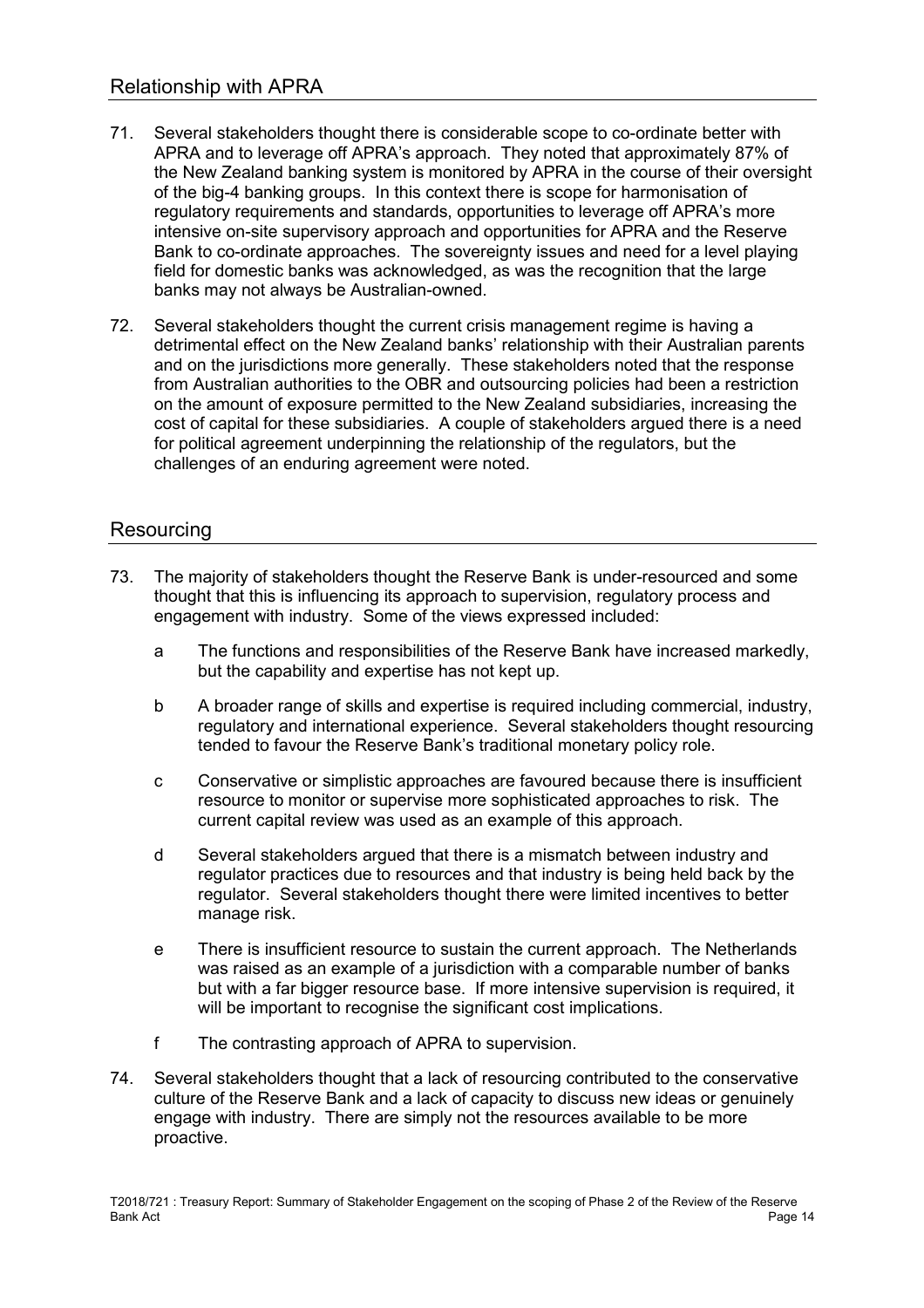#### *Anti-money laundering (AML) responsibilities and insurance*

- 75. Several stakeholders questioned whether anti-money laundering (AML) should sit with the Reserve Bank, or whether it should be shifted to the Ministry of Justice. A couple of these stakeholders favoured a single AML regulator and noted potential coordination issues with multiple regulators involved.
- 76. A few submitters questioned whether regulation of the insurance sector should sit with the Reserve Bank. One submitter recommended that the Review include a comprehensive appraisal of the insurance prudential regime overseen by the Reserve Bank.

#### *Culture*

77. A number of stakeholders thought that the culture of the Reserve Bank does not encourage a healthy industry and regulator relationship. These stakeholders tended to view the regulator as conservative and not open to new ideas. One stakeholder went further and viewed the regulator as insular and resistant to criticism. A number of stakeholders argued resourcing issues would need to be addressed to help change this culture and improve the regulator's knowledge.

## *Funding*

78. The funding model of the Reserve Bank was not extensively discussed. Several stakeholders were supportive of the current model and had concerns about industry capture and budgetary independence that would arise in alternative models. Several other stakeholders expressed concern over the lack of transparency under the current funding arrangements and noted the case for budgetary independence is made for monetary policy but not for prudential policy. A few stakeholders wanted the funding model reviewed to ensure that the Reserve Bank is sufficiently resourced so that resourcing does not have an impact on policy outcomes. One stakeholder suggested the potential for part funding by industry could be considered to ensure an adequate level of funding is available. One stakeholder had strong views and considered that the Reserve Bank fell well short in terms of the principles and process of parliamentary authorisation of public spending. They recommended that the Reserve Bank be funded annually.

#### *Miscellaneous*

- 79. A few stakeholders queried whether enough focus is being given to the payments system.
- 80. One stakeholder recommended that Non-Bank Deposit-Takers be brought under the direct regulation and supervision of the Reserve Bank, with the current trustee-based supervisory model being discontinued.
- 81. One stakeholder was concerned that the capital adequacy framework has a downstream consequence of constraining bank lending to SMEs and wanted the economic costs of this constraint considered when setting the framework.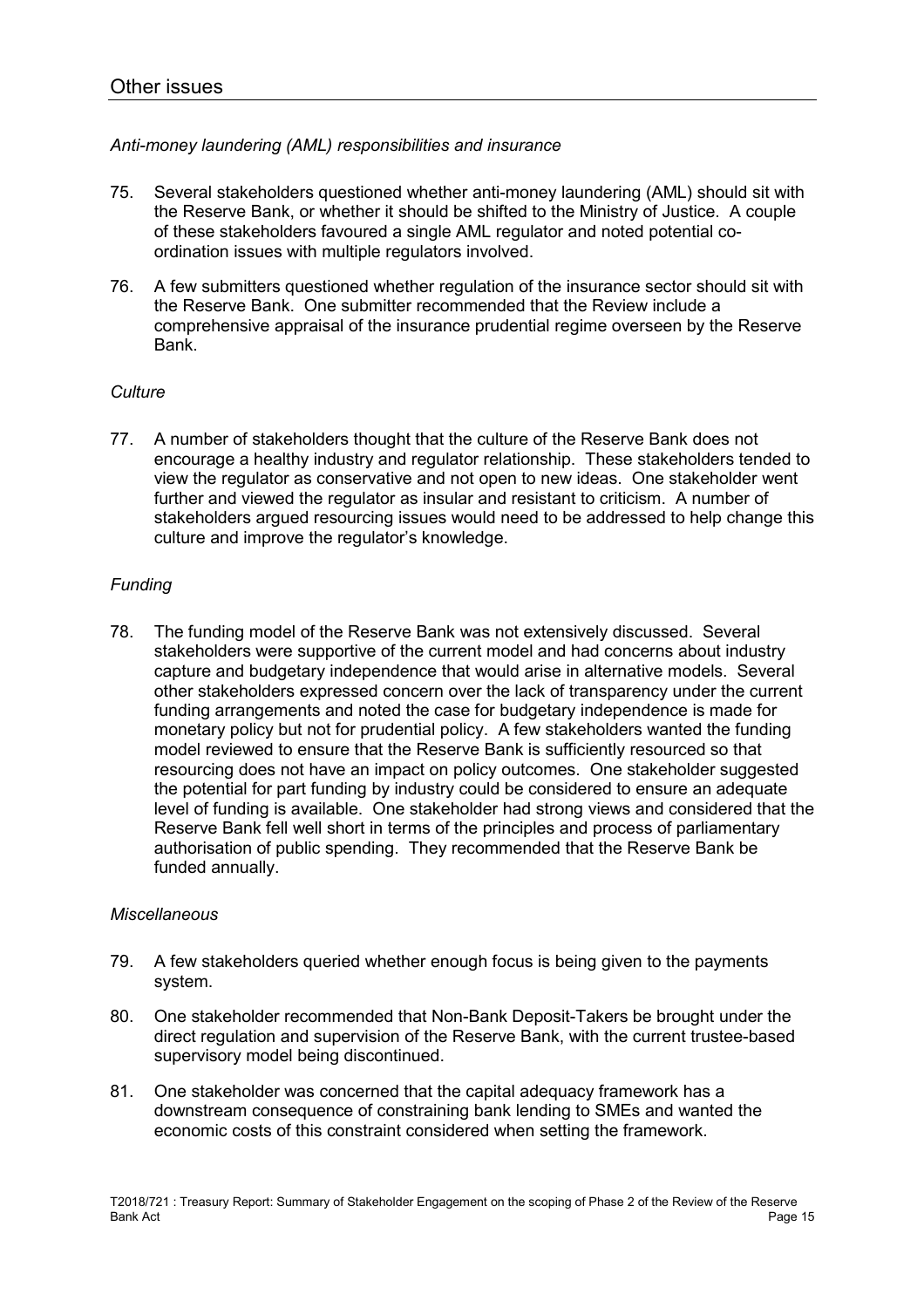- 82. One stakeholder was seriously concerned about New Zealand's access to foreign market funds and derivative markets. They argued New Zealand is heavily reliant on these sources of funding but there are issues that are poorly understood within New Zealand.
- 83. One stakeholder suggested the exchange rate should have greater prominence in monetary policy considerations.

#### Recommended Action

We recommend that you:

- a **note** the summary of stakeholders' views on the scope of phase 2 of the Review set out in this report
- b **note** that we have recommended that this report and other phase 1 and 2 related papers be published online once Cabinet decisions on Phase 1 of the Review have been announced publicly (see T2018/652)
- c **refer** this report to the following Associate Ministers of Finance Hon Parker, Hon Jones and Hon Shaw

 *Refer/not referred.* 

Chris White **Director** 

Hon Grant Robertson **Minister of Finance**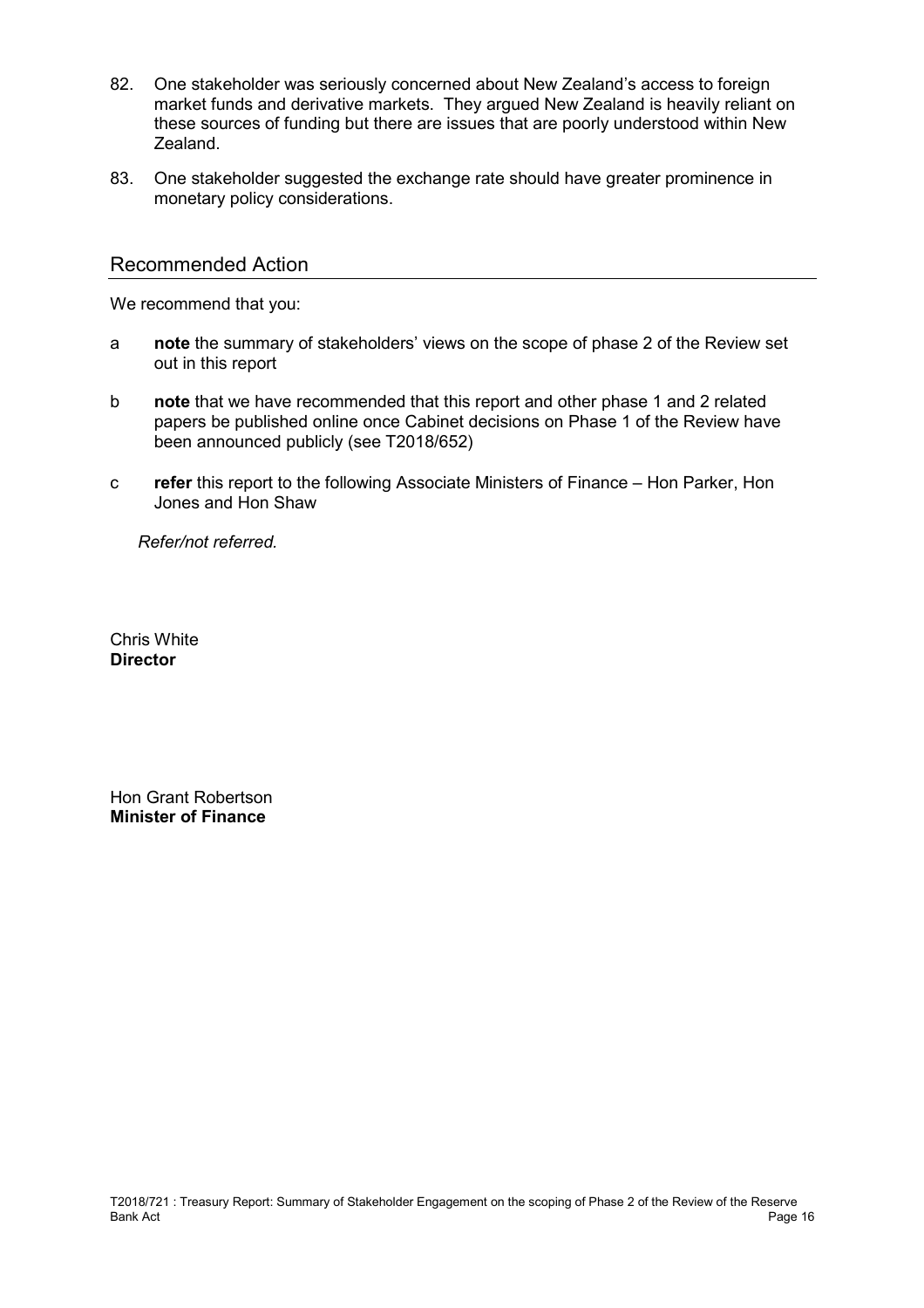# Appendix: List of Stakeholders Whose Views are Summarised in the Report

## **Stakeholders who participated in meetings with the Treasury**

- 1. Kerry McDonald (ex-Chairman of BNZ)
- 2. Council of Trade Unions
- 3. Murray Sherwin (Productivity Commission)
- 4. Brian Fallow (NZ Herald)
- 5. Sir Michael Cullen
- 6. Richard Westlake (Financial Sector consultant)
- 7. John Park (Financial Sector consultant)
- 8. Bruce White (Financial Sector consultant)
- 9. Paul Kelway (industry and banking sector)
- 10. Hugh Fletcher (Chairman of IAG New Zealand Limited)
- 11. INFINZ
- 12. John Yeabsley (NZIER)
- 13. Dr James Every-Palmer QC (banking, competition and regulatory law)
- 14. Prasanna Gai (Auckland University)
- 15. David Tripe (Massey University)
- 16. Shamubeel Eaqub (economist)
- 17. Martien Lubberink (Victoria University)
- 18. ASB
- 19. BNZ
- 20. Heartland Bank
- 21. Kiwibank
- 22. ANZ
- 23. Simon Jensen (Buddle Findlay)
- 24. Helen Dervan (Auckland University)
- 25. Westpac
- 26. Guy Lethbridge, Emmerline Rushbrook (Russell McVeagh)
- 27. Mark Reese, Alan Lester (Chapman Tripp)
- 28. Christina Leung (NZIER)
- 29. Ganesh Nana (BERL)